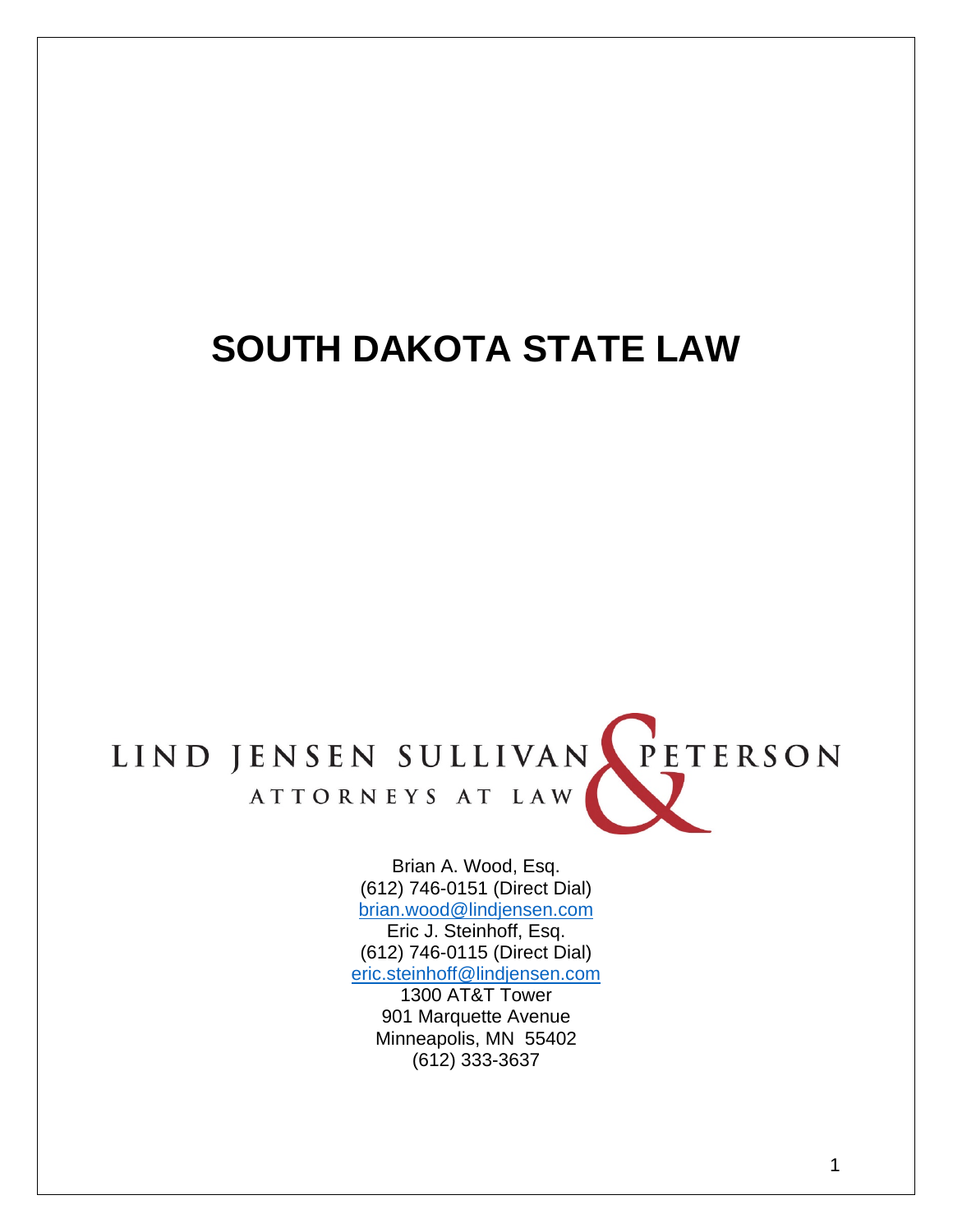#### **South Dakota State Law Summary**

# **Court System**

The South Dakota Court system is composed of small claims court, drug court, district court, appellate court, and the Supreme Court.

# **Small Claims**

The small claims court is an informal court which allows people to sue for small losses of money or property. An individual can file and handle his or her own claim in court.

The limit set by the law for small claims actions is \$12,000.00 or less. SDCL 16-12C-13. However, limits may change from time to time, it is suggested that the plaintiff verify with the clerk of court the maximum amount that can be claimed.

# **Drug Court**

All South Dakota Drug Courts are post-plea and designed to help those battling with addiction and their related criminal offense. The purpose of the drug court is to reduce substance abuse and recidivism among targeted offenders and reliance on incarceration. All programs operate with a team of agencies working together for service integration and collective treatment planning within individual communities.

# **Circuit Court**

The circuit courts are the trial courts of the Unified Judicial System. The United States District Court for the District of South Dakota currently hears cases in four locations: Aberdeen, Pierre, Rapid City, and Sioux Falls. All circuit court judges hear both civil and criminal cases.

#### **Supreme Court**

The Supreme Court established the number of circuits, their boundaries, and the number of judges in each circuit. The South Dakota Supreme Court most often serves as an appellate court, hearing appeals of circuit court decisions. Parties seeking to change an adverse Circuit Court decision appeal to the Supreme Court. The Court then examines the Circuit Court proceedings and determines whether the Circuit Court's decision was correct.

The Supreme Court has such appellate jurisdiction as may be provided by the Legislature. The Supreme Court or any justice may issue any original or remedial writ which is then heard and determined by that Court as provided in Section five of Article V South Dakota Constitution.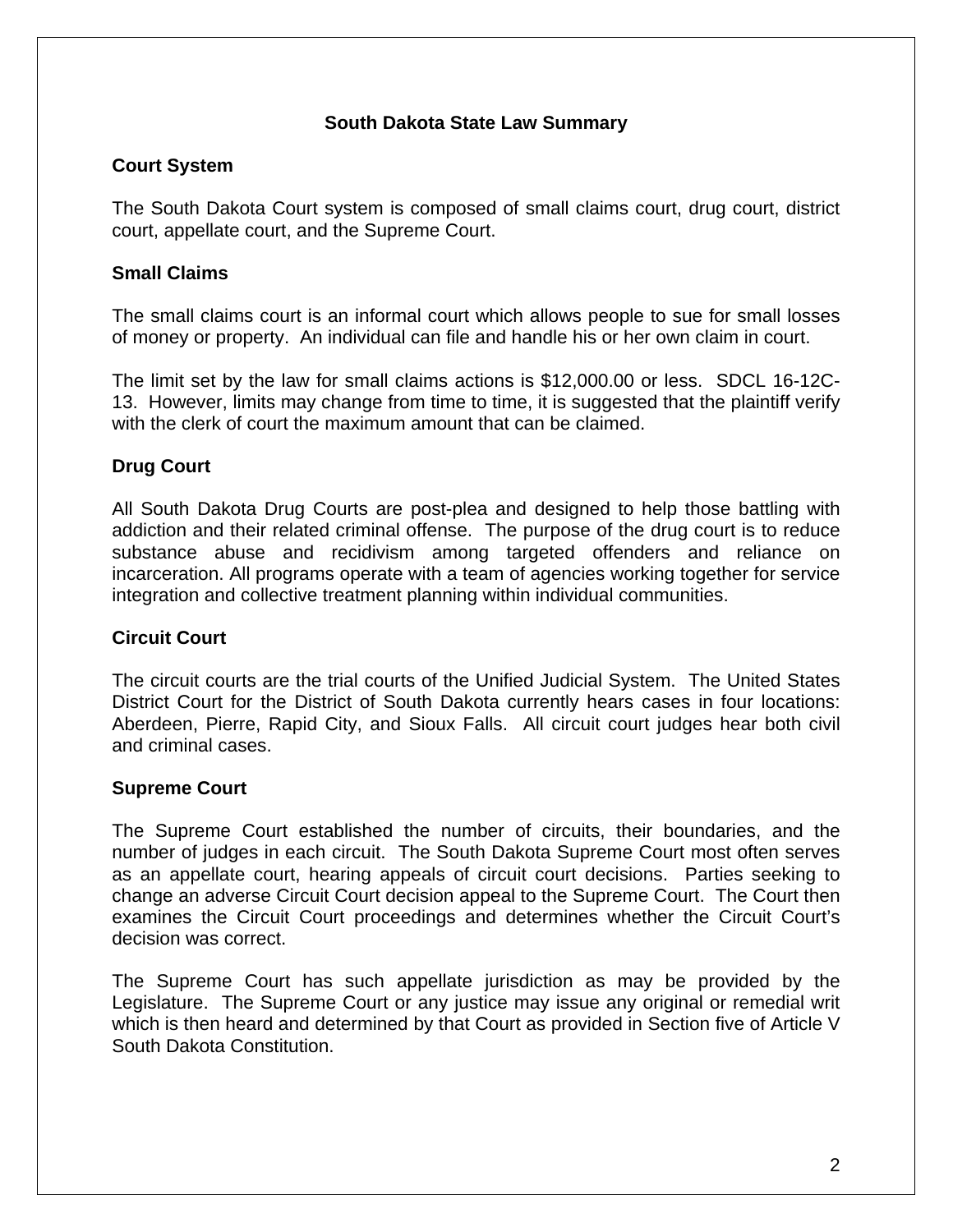#### **Venue**

15-5-1. Venue based on location of subject matter. Actions for the following causes must be tried in the county in which the subject of the action, or some part thereof, is situated, subject to the power of the court to change the place of trial in the cases provided by the statute:

- (1) For the recovery of real property, or of an estate or interest therein, or for the determination in any form of such right or interest, and for injuries to real property;
- (2) For the partition of real property;
- (3) For the foreclosure of a mortgage of real property;
- (4) For the recovery of personal property distrained for any cause;
- (5) For the recovery on a policy of insurance for loss or damage to the property insured, such property, for the purposes of this subdivision being deemed the subject of the action.

**Source:** SDC 1939 and Supp 1960, § 33.0301.

15-5-2. Venue where cause of action arose. Actions for the following causes, or upon the following instruments, must be tried in the county where the cause, or some part thereof, arose, or the forfeiture was declared, subject to the power of the court to change the place of trial:

- (1) For the recovery of a penalty or forfeiture imposed by statute, except that when it is imposed for an offense committed on a lake or river, or other stream of water situated in two or more counties, the action may be brought in any county bordering on such lake, river, or stream, and opposite to the place where the offense was committed;
- (2) Against a public officer, or person specially appointed to execute his duties, for an act done by him in virtue of his office, or against a person, who, by his command or his aid, shall do anything touching the duties of such office.
- (3) Upon a forfeited recognizance, bond, or undertaking of bail.

**Source:** SDC 1939 and Supp 1960, § 33.0303.

15-5-3. Venue of actions on life, health and accident insurance policies. Actions on a life, health, or accident insurance policy issued by a company organized under the laws of this state shall be tried in the county where the insured resided at the time a liability is alleged to have accrued under the policy.

15-5-8. Venue of actions for conversion or recovery of damages. Actions for conversion of personal property, or for the recovery of damages to persons or property,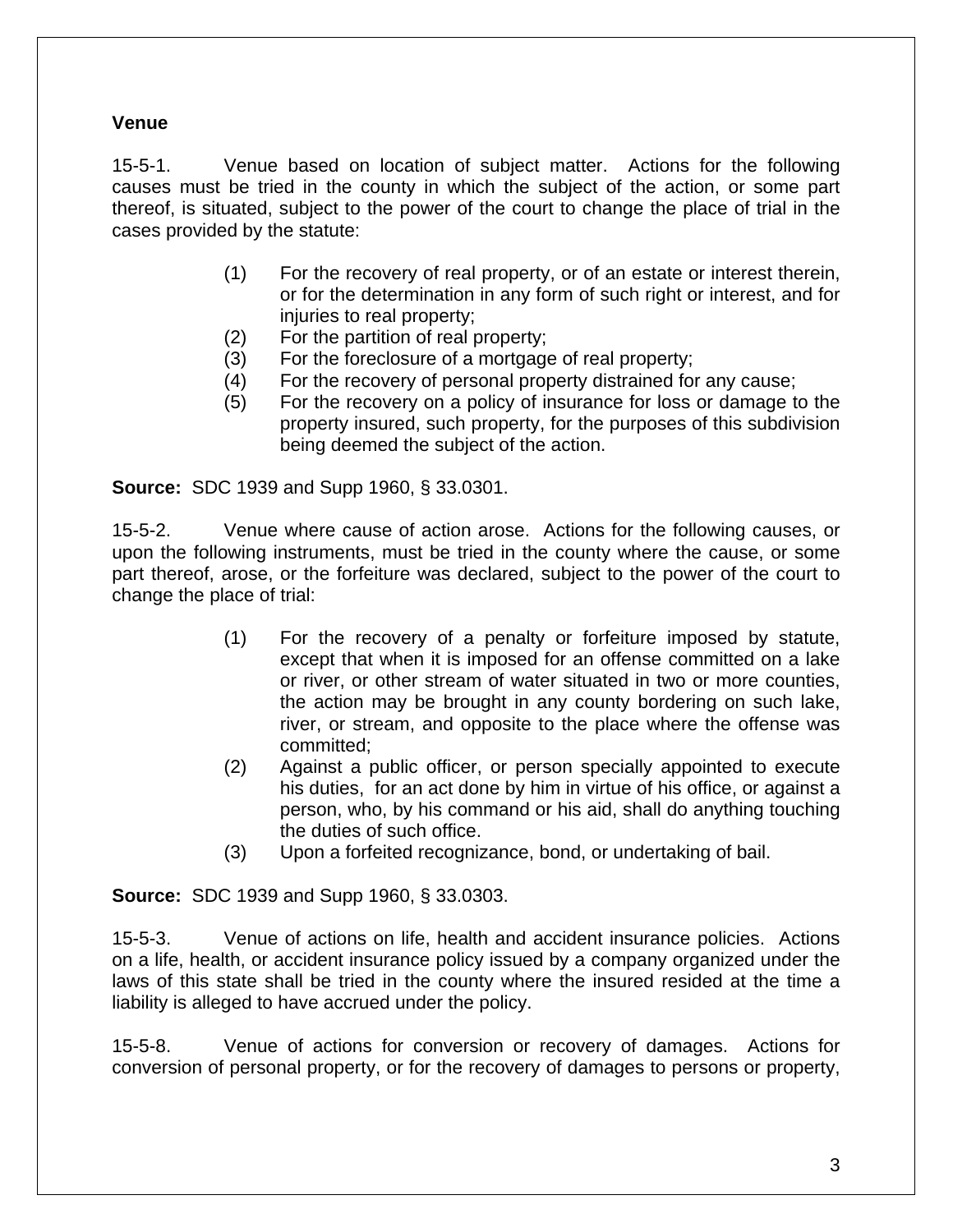may at the option of the plaintiff be brought and tried in the county where the damages were inflicted or the cause of action arose.

**Source:** SDC 1939 and Supp 1960, § 33.0304.

# **Time for Serving Defenses**

15-6-12(a). Time for presenting defenses and objections. A defendant shall serve the answer within thirty days after the service of the complaint upon defendant, except when otherwise provided by statute or rule. A party served with a pleading stating a cross-claim shall serve an answer within twenty days after the service. The plaintiff shall serve a reply to a counterclaim in the answer within twenty days after service of the answer or, if a reply is ordered by the court, within twenty days after service of the order, unless the order otherwise directs. The service of a motion permitted under § 15- 6-12 alters these periods of time as follows, unless a different time is fixed by order of the court:

- (1) If the court denies the motion or postpones its disposition until the trial on the merits, the responsive pleading shall be served within ten days after notice of the court's action;
- (2) If the court grants a motion for a more definite statement, the responsive pleading shall be served within ten days after the service of the more definite statement;
- (3) If an appeal is taken from an order sustaining a motion to dismiss and such order is thereafter reversed, the responsive pleading shall be served within twenty days after the judgment or order of reversal is filed in the trial court.

**Source:** SDC 1939 and Supp 1960, § 33.0907; SD RCP, Rule 12 (a), as adopted by Sup. Ct. Order March 29, 1966, effective July 1, 1966; SL 2006, ch 284 (Supreme Court Rule 06-10), eff. July 1, 2006.

| <b>Statute of Limitations</b>                         |                                 |
|-------------------------------------------------------|---------------------------------|
| Assault and Battery, 1 year                           | S.D. Codified Laws § 15-2-15(1) |
| Contract (in writing), 6 or 20 years (Depending on if | S.D. Codified Laws §§ 15-2-     |
| the contract is "under seal")                         | $13(1)$ and $15-2-6(2)$         |
| Contract (oral or not in writing), 6 years            | S.D. Codified Laws § 15-2-13(1) |
| False Imprisonment, 1 year                            | S.D. Codified Laws § 15-2-15(1) |
| Fraud, 6 years                                        | S.D. Codified Laws § 15-2-13(6) |
| Enforcing Court Judgments, 20 years                   | S.D. Codified Laws § 15-2-6(1)  |
| Legal Malpractice, 3 years                            | S.D. Codified Laws § 15-2-14.2  |
| Libel, 1 year                                         | S.D. Codified Laws § 15-2-15(1) |
| Medical Malpractice, 2 years                          | S.D. Codified Laws § 15-2-14.1  |
| Personal Injury, 3 years                              | S.D. Codified Laws § 15-2-14(3) |
| Product Liability, 3 years                            | S.D. Codified Laws § 15-2-12.2  |
| Property Damage, 6 years                              | S.D. Codified Laws § 15-2-13(4) |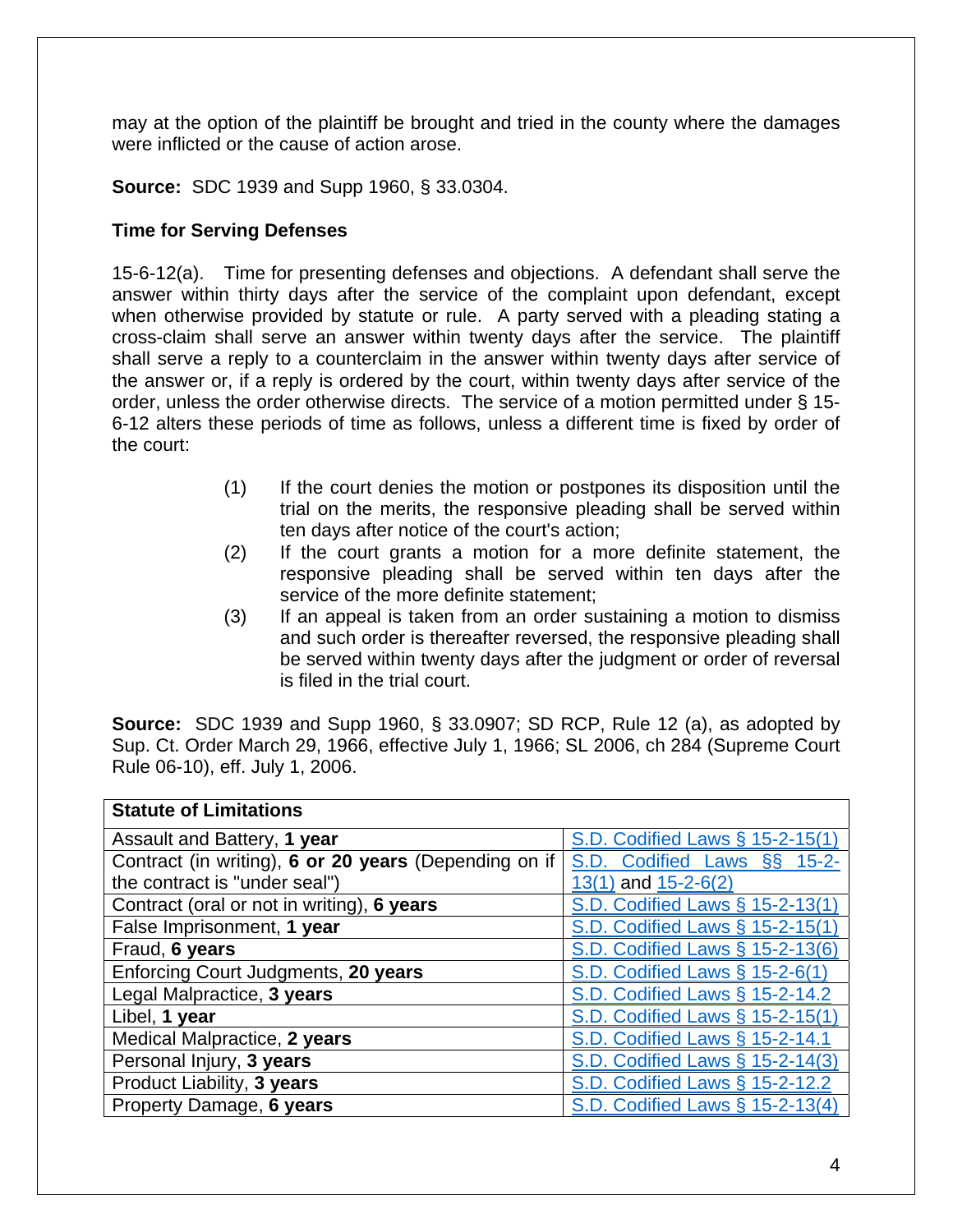| Slander, 1 year                 | S.D. Codified Laws § 15-2-15(1)        |
|---------------------------------|----------------------------------------|
| Trespass, 6 years               | $\sim$ S.D. Codified Laws § 15-2-13(3) |
| Wrongful Death, 3 years         | S.D. Codified Laws § 21-5-3            |
| As proposed to a Martin contra- |                                        |

#### **Comparative Negligence**

Comparative negligence--Reduction of damages. In all actions brought to recover damages for injuries to a person or to that person's property caused by the negligence of another, the fact that the plaintiff may have been guilty of contributory negligence does not bar a recovery when the contributory negligence of the plaintiff was slight in comparison with the negligence of the defendant, but in such case, the damages shall be reduced in proportion to the amount of plaintiff's contributory negligence.

#### S.D.C.L. § 20-9-2

South Dakota is the only state to use a modified version of a pure comparative fault system based on slight/gross negligence (S.D.C.L. § 20-9-2). Under this system, a plaintiff may be prevented from legal recourse if it is determined that the plaintiff's contributory negligence is more than "slight" in comparison to the defendant's negligence. In the case of *Wood v. City of Crooks* (S.D. 1997), the South Dakota Supreme Court held that contributory negligence of 30 percent is more than slight, as a matter of law, thus barring the plaintiff any recovery. *Woods v. City of Crooks*, 559 N.W.2d 558 (SD 1997), the determination of whether the contributory negligence of the plaintiff was slight in comparison with the negligence of the defendant shall be made without disclosing any determination of percentage of plaintiff's fault by special interrogatory.

#### **Collateral Source Rule**

South Dakota applied the collateral source rule in personal injury actions. *Degen v. Bayman*, 241 N.W.2d 703, 708 (S.D. 1976). The applicability of the collateral source rule in personal injury cases was more recently reiterated in *Jurgensen*. South Dakota's Supreme Court stated, "it is well settled under South Dakota law that total or partial compensation received by an injured party from a collateral source, wholly independent of the wrongdoer does not operate to reduce the damages recoverable from the wrongdoer." Since *Jurgensen*, the South Dakota Supreme Court indicated that in certain circumstances, it may be appropriate to allow evidence of collateral sources in a personal injury case if "the collateral source evidence is being offered for a relevant purpose such as to prove malingering." Cruz v. Gorth, 2009 SD 19, ¶12-13 763 N.W. 2d 810."

#### **Respondeat Superior**

The doctrine of respondeat superior holds an employer or principal liable for the employee's or agent's wrongful acts committed within the scope of the employment or agency. *Kirlin v. Halverson*, 758 N.W.2d 436, (2008 SD 107).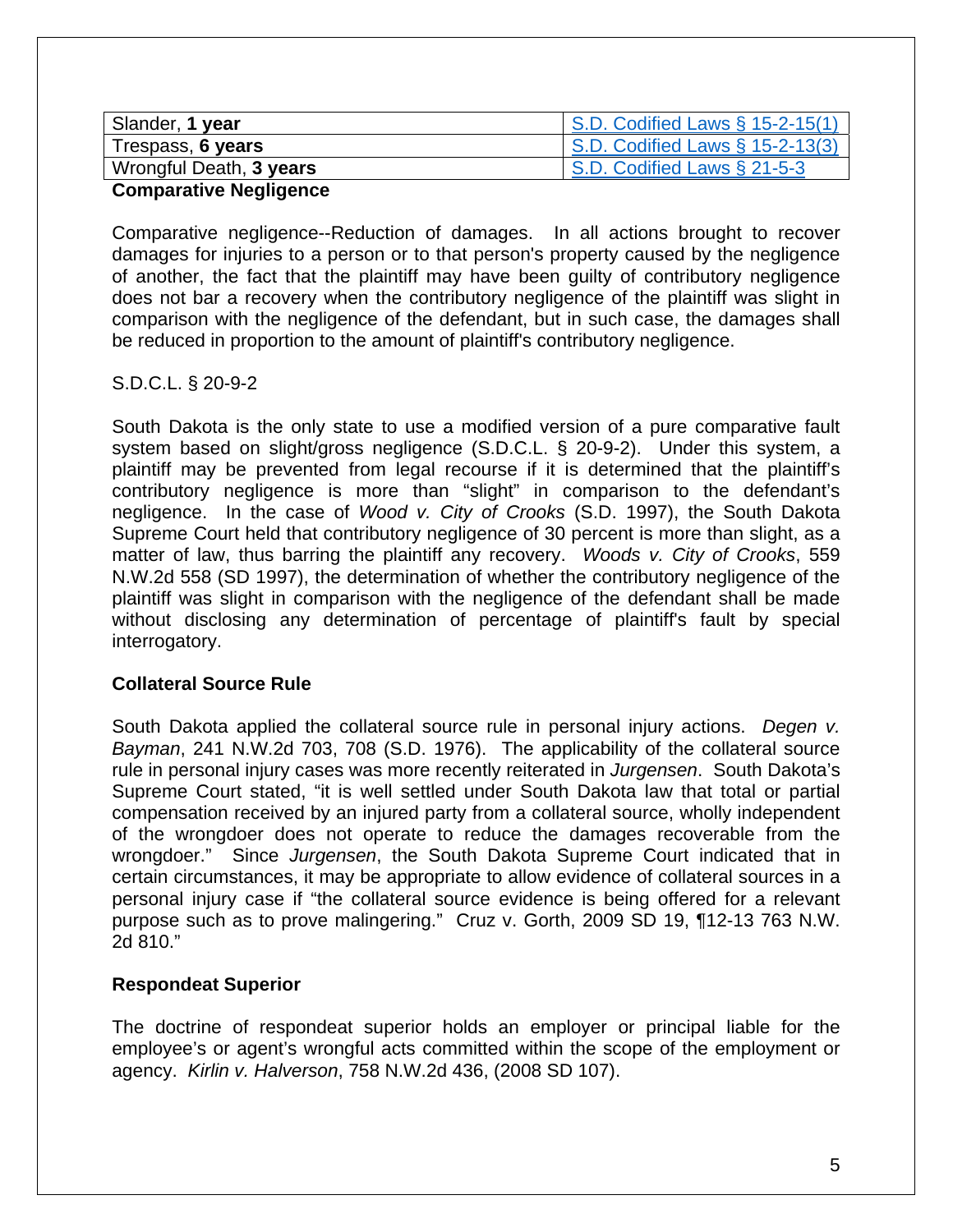#### **Scope**

"[W]ithin the scope of employment" has been called vague but flexible, referring to "those acts which are so closely connected with what the servant is employed to do, and so fairly and reasonably incidental to it, that they may be regarded as methods, even though quite improper ones, of carrying out the objectives of the employment." *Deuchar v. Foland Ranch, Inc.*, 410 N.W.2d 177, 180 (S.D.1987).

#### **Forseeability**

In respondeat superior, foreseeability includes a range of conduct which is "fairly regarded as typical of or broadly incidental to the enterprise undertaken by the employer." *Leafgreen v. American Family Mutual Insurance Co.*, 393 N.W.2d 275 (S.D. 1986).

The *Leafgreen* foreseeability formulation was guided by the Restatement (Second) of Agency. This provides guidance on what is foreseeable and, therefore, what is within the scope of employment. *Kirlin v. Halverson*, 758 N.W.2d 436, (2008 SD 107).

In South Dakota, the law imposes no duty to prevent the misconduct of a third person. *State Auto Ins. Companies*, 702 N.W.2d 379 (S.D. 2005). However, an employer may be held liable for negligent hiring, retention, training and supervision. *See Rehm v. Lenz*, 1996 SD 51, (recognizing that employers can be held responsible for negligent hiring, retention and supervision of their employees); see also *Nelson v. Nelson Cattle Co.*, 513 N.W.2d 900, 904 4

#### **Defenses**

#### **Admission of Agency/Admitting Liability Under Respondeat Superior**

A negligence claim brought under a respondeat superior theory is based upon an employer's vicarious liability for the wrongful acts of its employees. A negligence claim brought under a theory of negligent hiring or retention is based upon the employer's negligence in hiring or retaining the employee, rather than the employee's wrongful act.

The employer's duty exists at the time the employee is hired and depends on the degree of contact the employee will have with the public in the prospective job. *Kirlin v. Halverson*, 2008 S.D. 107, 758 N.W.2d at 452.

#### **Negligent Hiring Retention**

South Dakota utilizes the standard enumerated in the Restatement (Second) of Torts, Section 317 for claims of negligent hiring and negligent retention. Accordingly, a "master is under a duty to exercise reasonable care so to control his servant while acting outside the scope of his employment as to prevent him from intentionally harming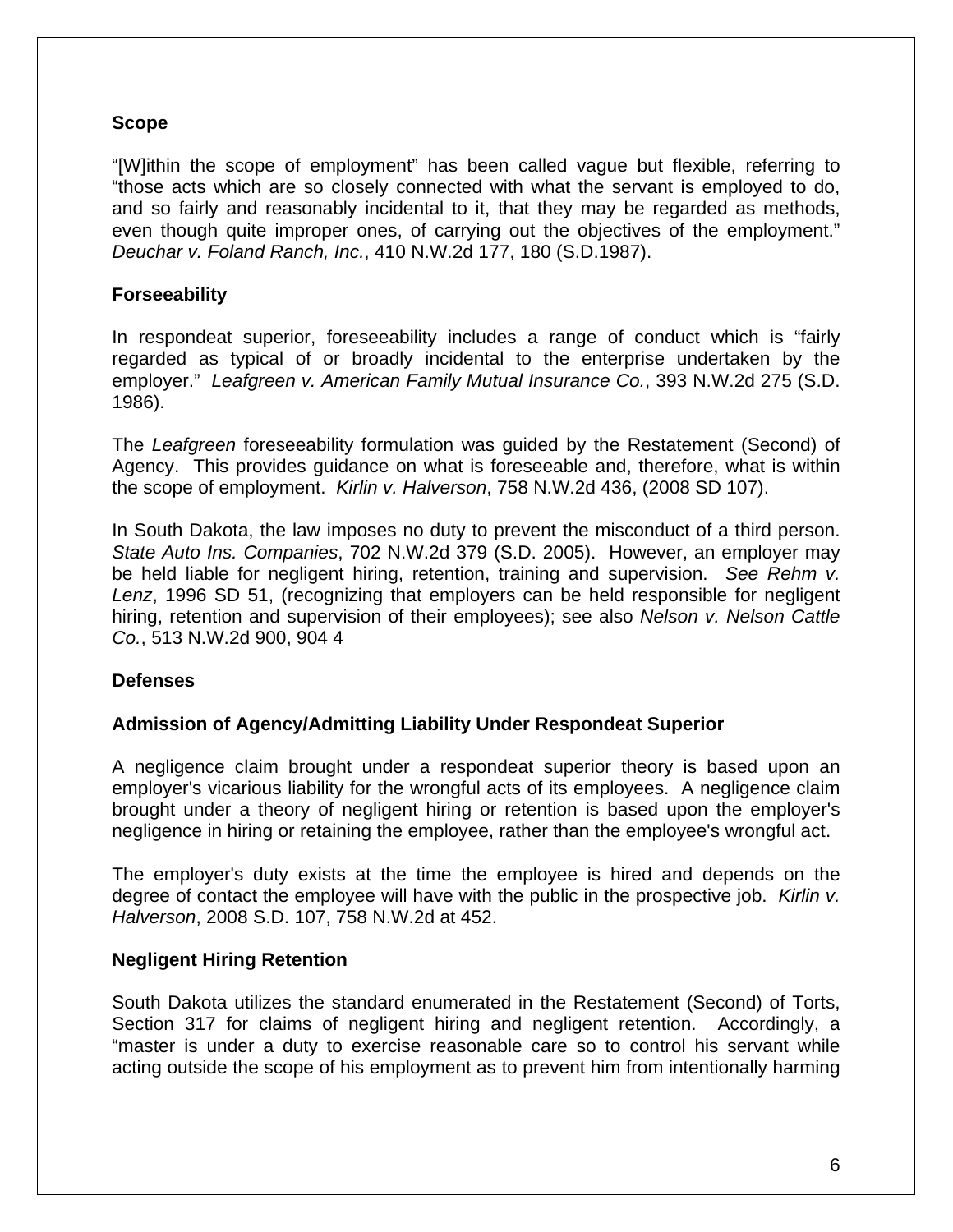others or from so conducting himself as to create an unreasonable risk of bodily harm to them, if

- (a) the servant
	- (i) is upon the premises in possession of the master or upon which the servant is privileged to enter only as his servant, or
	- (ii) is using a chattel of the master, and
- (b) the master
	- (i) knows or has reason to know that he has the ability to control his servant, and
	- (ii) knows or should know of the necessity and opportunity for exercising such control."

In *Kirlin*, the Court recognized an employer's limited duty to conduct a background investigation before hiring an employee. When an employee comes into minimum contact with the public or those in a special relationship with the employer, the employer need not perform a background investigation. The opposite is true when the employee makes frequent contact with the public and those in a special relationship with the employer. *Kirlin v. Halverson*, 758 N.W.2d 436, 452 (SD 2008).

An employer's direct liability for negligent hiring and retention is distinct from its respondeat superior liability for the acts of its employees. *Iverson v. NPC Intern., Inc*., 801 N.W.2d 275 (2011 S.D. 40). Under a theory of negligent hiring or retention, the proximate cause of the plaintiff's injury is the employer's negligence in hiring or retaining the employee, rather than the employee's wrongful act. *Iverson v. NPC Intern., Inc*., 801 N.W.2d 275 (2011 S.D. 40)

A claim of negligent supervision avers that the employer failed to exercise reasonable care in supervising (managing, directing, or overseeing) its employees so as to prevent harm to other employees or third persons. A duty to control, in contrast, examines whether the employee caused harm while using a chattel if the employer or while on the premises of the employer, which conduct the employer could and should control. *McGuire v. Curry*, 766 N.W.2d 501 (2009 SD).

A prerequisite to proceeding on this cause of action is establishing the existence of a duty." *Poelstra v. Basin Elec. Power Coop*., 545 N.W.2d 823, 825 (SD 2005). The duty involved in a negligent supervision claim is one of ordinary care. *Kirlin*, 2008 S.D. 107, 758 N.W.2d at 451. The duty to control concerns the employer's handling of its special relationship with its employee, the general duty concerns the employer's duty to conduct itself reasonably. Like the duty to control, the existence of the duty of ordinary care depends on the foreseeability of the injury. *McGuire*, 766 N.W.2d at 509 (2009 S.D.)

# **Negligent Entrustment**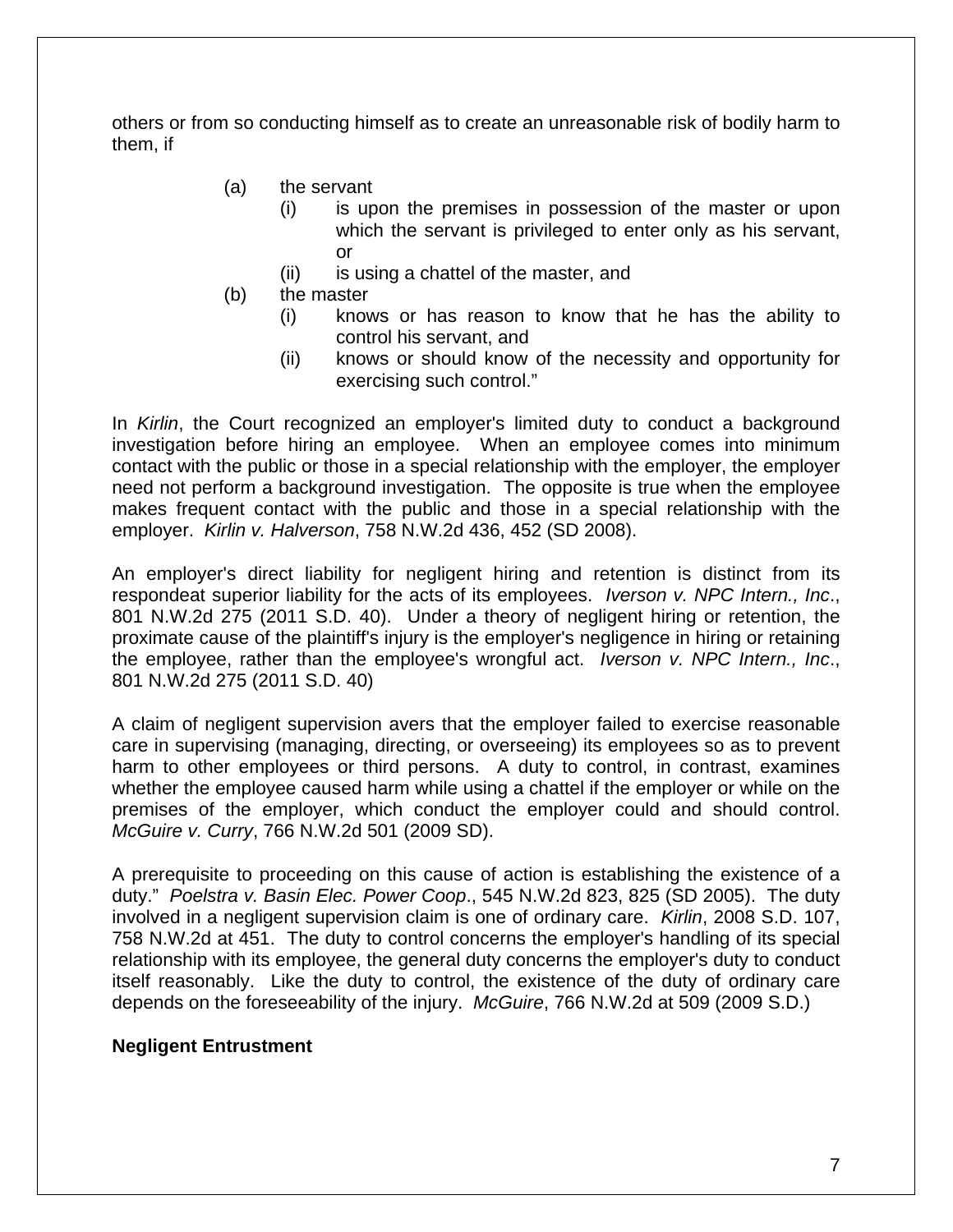The courts have recognized negligent entrustment as a valid cause of action in South Dakota. *Colonial Ins. Co. of Cal. v. Lundquist*, 539 N.W.2d 871, 872 (S.D.1995).

Negligent entrustment is an action to hold the owner of an insured motor vehicle liable for his negligence in acts arising out of the ownership of the vehicle. Lundquist, 539 N.W.2d 871 at 876. An owner of a vehicle may be guilty of negligence if he permits an incompetent, inexperienced and knowingly reckless and accident prone person to drive his vehicle. *Stover v. Critchfield*, 510 N.W.2d 681, 684 (SD 1994); Robe v. Ager, 597, 129 N.W.2d 47, 51 (S.D.1964); see also *Arbach v. Gruba*, 89 S.D. 322, 232 N.W.2d 842, 846 (S.D.1975).

This doctrine applies to situations where an owner negligently permits another to drive his vehicle. Permission, either express or implied, is a prerequisite to a suit for negligent entrustment. To establish the existence of implied permission or consent, there must be a showing of "a course of conduct or practice known to the owner and acquiesced in by him that would lead to an application of permission of a particular venture." *Western Casualty & Surety Co. v. Anderson*, 273 N.W.2d 203, 205 (S.D.1979).

In South Dakota, an automobile liability insurer is not required to pay policy limits for permissive user's negligence in causing accident and policy limits for insured owner's negligent entrustment of vehicle. The Court found that it is clear that the limits apply to each insured vehicle. Under SDCL 32-35-69 "[a]n owner's policy of liability insurance referred to in § 32-35-68 shall designate by explicit description or by appropriate reference all vehicles with respect to which coverage is thereby to be granted." *Schulte v. Progressive Northern Ins. Co.*, 699 N.W.2d 437 (S.D. 2005).

#### **Joint and Several Liability**

South Dakota has limited the application of joint and several liability to cases involving certain percentages of negligence. SDCL. § 15-8-15.1 provides:

If the court enters judgment against any party liable on the basis of joint and several liability, any party who is allocated less than fifty percent of the total fault allocated to all the parties may not be jointly liable for more than twice the percentage of fault allocated to that party.

#### **Joint and Several Liability Reform: SB 263 (1987): S.D. Codified Laws Ann. § 15-8- 15.1.**

Provides that "any party who is allocated less than 50% of the total fault allocated to all parties may not be jointly liable for more than twice the percentage of fault allocated to that party."

21-5-7. Damages proportionate to pecuniary injury to beneficiaries. In every action for wrongful death the jury may give such damages as they may think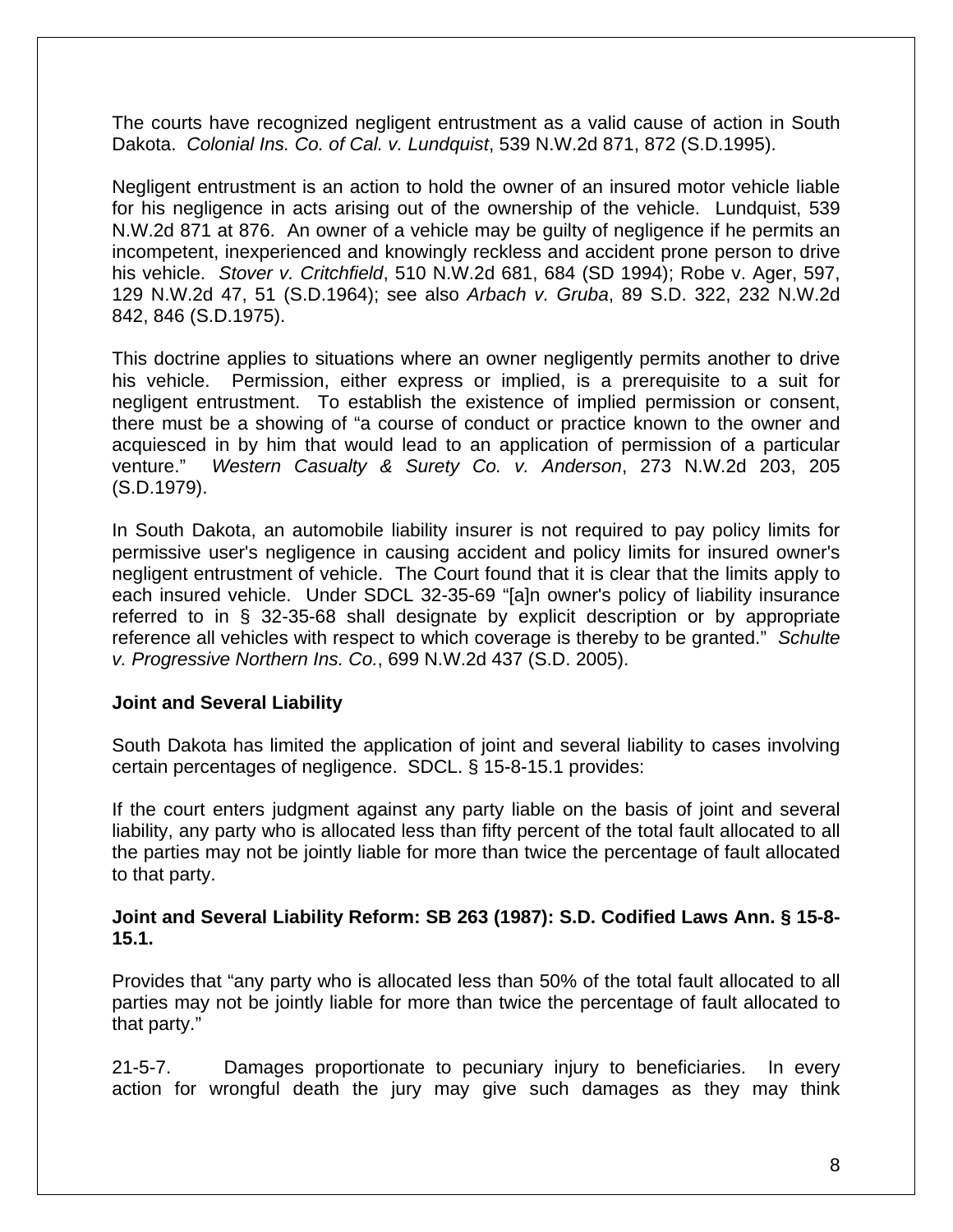proportionate to the pecuniary injury resulting from such death to the persons respectively for whose benefit such action shall be brought.

**Source:** SL 1909, ch 301, § 3; RC 1919, § 2931; SDC 1939, § 37.2203; SL 1947, ch 173; SL 1951, ch 193; SL 1957, ch 194; SL 1963, ch 235; SL 1967, ch 149.

In South Dakota, defendants 50 percent or more at fault are, without limitation, jointly and severally liable for the plaintiff's damages. S.D. Codified Laws § 15-8-11 (2005); *Centrol, Inc. v. Morrow*, 489 N.W.2d 890 (S.D. 1992). Defendants who are less than 50 percent at fault are still jointly and severally liable, but there is a cap on their liability for no more than twice their proportionate share of fault. S.D. Codified Laws § 15-8-15.1 (1987); *Landstrom v. Shaver*, 550 N.W.2d 699 (S.D. 1996). Joint tortfeasors have a right to contribution should they pay more than their proportionate share of the plaintiff's damages. S.D. Codified Laws § 15-8-12 (1960); *Freeman v. Berg*, 482 N.W.2d 32, 34 (S.D. 1992). A plaintiff's negligence does not bar recovery provided that it was "slight." S.D. Codified Laws § 20-9-2 (1998); *Harmon v. Washburn*, 751 N.W.2d 297 (S.D. 2008). Whether the plaintiff's fault is "slight" is determined on a case-by-case basis and not by assignment of a specific percentage of liability. S.D. Codified Laws § 20-9-2 (1998); Schmidt v. Royer, 574 N.W.2d 618 (S.D. 1998). Where the plaintiff's action is not barred by excessive negligence on his part, his recovery is reduced by the proportion of his negligence. S.D. Codified Laws § 20-9-2 (1998); *Steffen v. Schwan's Sales*, 713 N.W.2d 614 (S.D. 2006). A partial settlement reduces by its amount what the plaintiff may recover from the non-settling tortfeasors. S.D. Codified Laws § 15-8-17 (1960); *Fix v. First State Bank*, 807 N.W.2d 612 (S.D. 2011)

#### **Comparative Negligence**

South Dakota has the "slight negligence" system in which the plaintiff may recover a proportionate fault share of his damages only so long as the trier of fact finds the plaintiff's negligence to be "slight" in comparison to the negligence of the defendant.

S.D. CODIFIED LAWS §§ 20-9-1, 20-9-2 (2004).

South Dakota originally enacted the "slight-gross" system which allowed plaintiff a comparative fault recovery only when plaintiff's negligence was "slight" in comparison with defendant's "gross" negligence.

The meaning of slight is deemed not capable of precise definition. *Am. State Bank v. List-Mayer*, 350 N.W.2d 44, 47 (S.D. 1984) ("[T]he term 'slight' negligence . . . defies precise definition and prohibits an arbitrary mathematical ratio." (quoting *Crabb v. Wade*, 167 N.W.2d 546, 549 (S.D. 1969)).

The issue is generally left to the trier of fact. *Schmidt v. Royer*, 574 N.W.2d 618, 627 (S.D. 1998) (leaving the issue of contributory negligence to the jury because the facts were in dispute whether "either driver committed negligence more than slight"); *Musilek v. Stober*, 434 N.W.2d 765, 768 (S.D. 1989) (finding that there was no error in not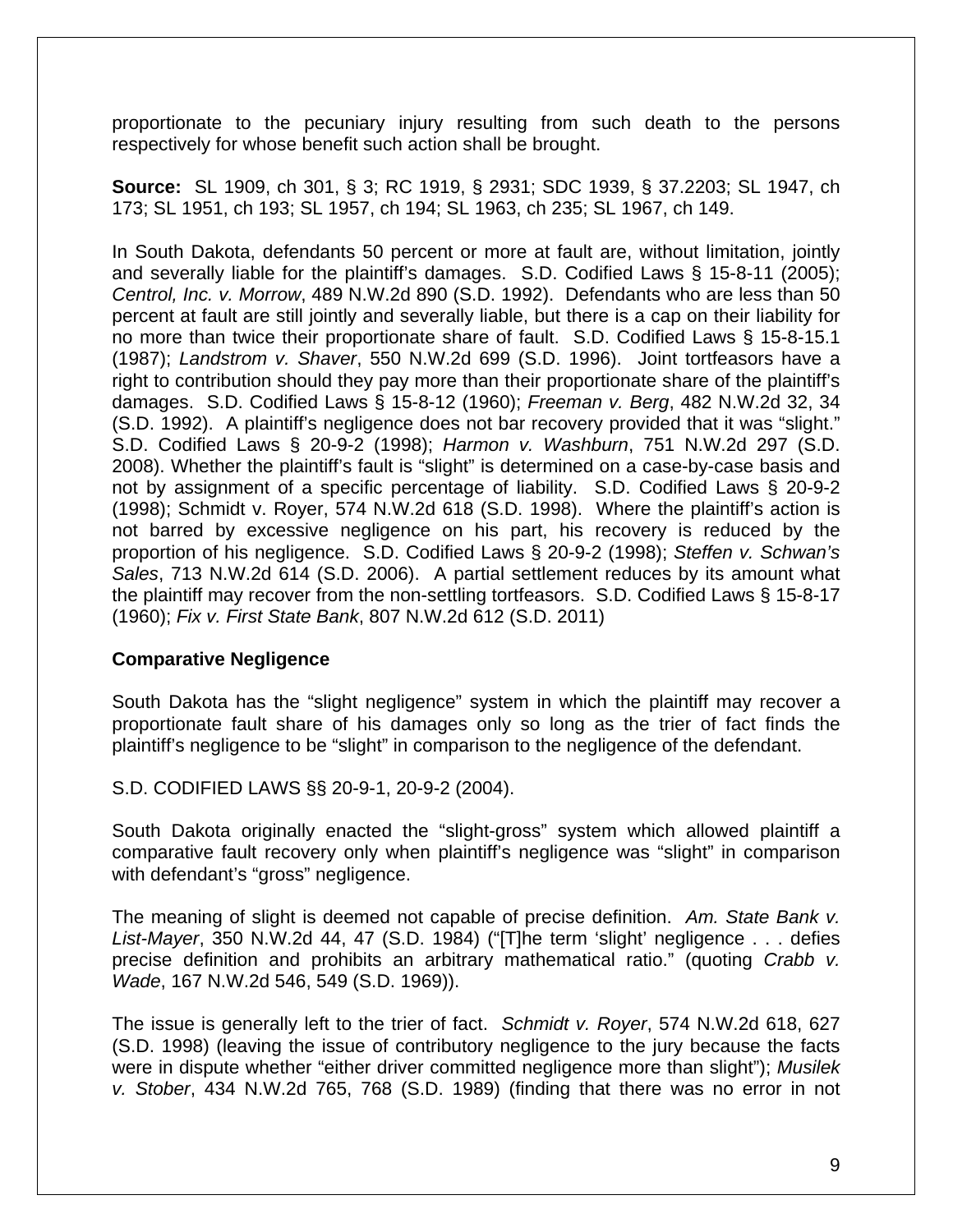submitting the issue of what constitutes "slight negligence" to the jury because the court found plaintiff's contributory negligence was more than slight in comparison with that of the defendant). The jury is free to characterize the plaintiff's negligence as slight so long as it is less than the negligence of the defendant.

As with the 49% rule, the plaintiff is completely barred from any recovery if his negligence is equal to or greater than the defendant's negligence. Plaintiff's negligence is to be compared with the negligence of the defendant and not with the conduct of the reasonable prudent person. *Schmidt,* 574 N.W.2d at 627; *Musilek,* 434 N.W.2d at 768.

Whether a plaintiff's negligence is slight compared to that of the defendant is a question of fact and varies with the facts and circumstances of each case. *Estate of Largent v. United States*, 910 F.2d 497, 499 (8th Cir. 1990).

# **Dram Shop**

No licensee may sell any alcoholic beverage to any person who is obviously intoxicated at the time. A violation of this section is a Class 1 misdemeanor.

S.D. Codified Laws Ann. §35-4-78

However, no licensee is civilly liable to any injured person or the injured person's estate for any injury suffered, including any action for wrongful death, or property damage suffered because of the intoxication of any person due to the sale or consumption of any alcoholic beverage in violation of the provisions of this section.

S.D. Codified Laws Ann. §35-4-78

It is a Class 1 misdemeanor to sell or give for use as a beverage any alcoholic beverage to any person under the age of 18 years unless:

- (1) It is done in the immediate presence of a parent or guardian or spouse, who is at least 21 years of age, while not on the premises of an establishment licensed for the retail sale of alcoholic beverages pursuant to §35-4-2 or at a special event for which an alcoholic beverage license has been issued or
- (2) It is done by prescription or direction of a duly licensed practitioner or nurse of the healing arts for medicinal purposes.

S.D. Codified Laws Ann. §35-9-1

However, no licensee is civilly liable to any injured person or the injured person's estate for any injury suffered, including any action for wrongful death, or property damage suffered because of the sale or consumption of any alcoholic beverage in violation of the provisions of this section.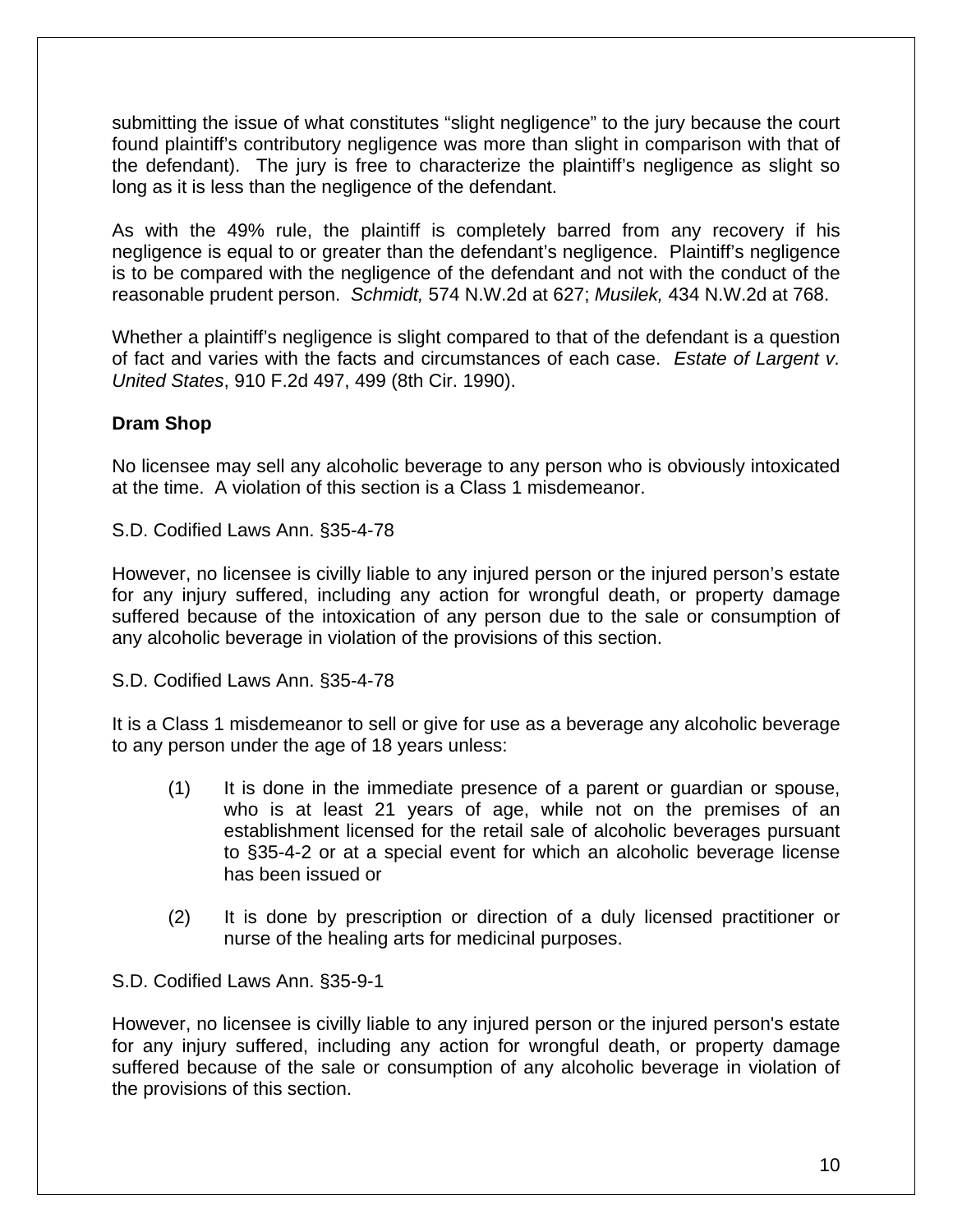S.D. Codified Laws Ann. §35-9-1

It is a Class 2 misdemeanor to sell or give for use as a beverage any alcoholic beverage to any person who is 18 years of age or older but less than 21 years of age unless it is done in the immediate presence of a parent or guardian or spouse over 21 years of age or by prescription or direction of a duly licensed practitioner or nurse of the healing arts for medicinal purposes.

S.D. Codified Laws Ann. §35-9-1.1

However, no licensee is civilly liable to any injured person or the injured person's estate for any injury suffered, including any action for wrongful death, or property damage suffered because of the sale or consumption of any alcoholic beverage in violation of the provisions of this section.

S.D. Codified Laws Ann. §35-9-1.1

The Legislature finds that the consumption of alcoholic beverages, rather than the serving of alcoholic beverages, is the proximate cause of any injury inflicted upon another by an intoxicated person. Therefore, the rule in *Walz v. City of Hudson*, 327 N.W. 2nd 120 (S.D. 1982) is hereby abrogated.

S.D. Codified Laws Ann. §35-11-1

#### **Social Host (Liquor) Liability**

Under South Dakota law, social hosts are not liable: "No social host who furnishes any alcoholic beverage is civilly liable to any injured person or injured person's estate for any injury suffered, including any action for wrongful death, or property damage suffered because of the intoxication of any person due to the consumption of the alcoholic beverage." § 35-11-2. The South Dakota Legislature has found that the consumption of alcoholic beverages, rather than the serving of alcoholic beverages, is the proximate cause of any injury inflicted upon another by an intoxicated person.

#### **Wrongful Death**

A "wrongful death" as a death caused by the "wrongful act, neglect, or default" of another.

A wrongful death claim is available in any situation in which the deceased person would have had a claim for personal injury if he or she had lived. A South Dakota wrongful death lawsuit must be brought to court by the personal representative of the deceased person's estate. Although filing the wrongful death claim is the job of the personal representative, any damages recovered in the wrongful death claim belong to the deceased person's surviving spouse and children. If there is no surviving spouse or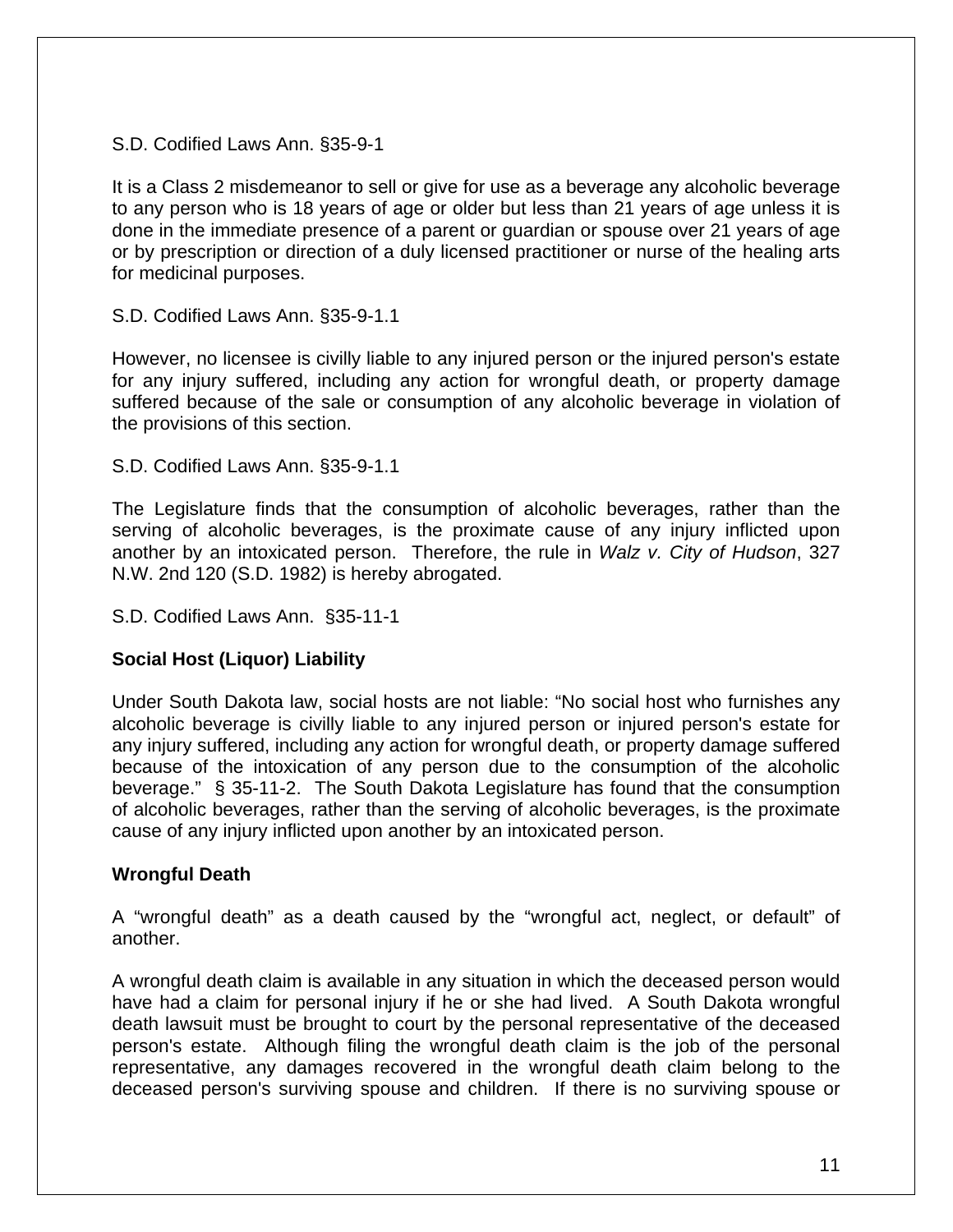child, the damages belong to the deceased person's surviving parents or next of kin. If the deceased person was an unborn child, the damages belong to the child's natural parent or parents.

S.D. Codified Laws Ann. §21-5-1

In a wrongful death claim, liability is expressed solely in terms of money damages.

Wrongful Death can be sorted into two categories: damages the surviving family members suffered due to the loss of their loved one, and damages the estate suffered as a result of the untimely death.

Damages available for surviving family members include:

- loss of love, companionship, comfort, advice, guidance, affection, and moral support
- the value of household services the deceased person would have provided if he or she had lived, and
- the value of financial support the surviving family members would have received from the deceased person if he or she had lived.

Damages available to the estate include:

- reasonable medical expenses related to the deceased person's final illness or injury
- funeral and burial expenses, and
- lost wages and benefits, including the value of the wages and benefits the deceased person could reasonably have been expected to earn if he or she had lived.

South Dakota also allows punitive damages to be awarded in wrongful death cases. Unlike other types of damages, punitive damages are not awarded to compensate the estate or family for its losses. Rather, punitive damages are awarded when a death results from intentional or particularly reckless or egregious conduct. Their purpose is both to punish the defendant for bad conduct and to send a message to similar defendants that such behavior will not be tolerated.

#### **Time Limits for Filing Wrongful Death Claims in South Dakota**

South Dakota's statute of limitations provides a limited window of time in which to file a wrongful death claim in the state's courts. A wrongful death claim must be filed within three years of the date of the deceased person's death.

A wrongful death claim may be filed even if a criminal case is proceeding based on the same events that led to the death. Unlike a criminal case, which is filed by the prosecuting attorney, a wrongful death case must be filed by the personal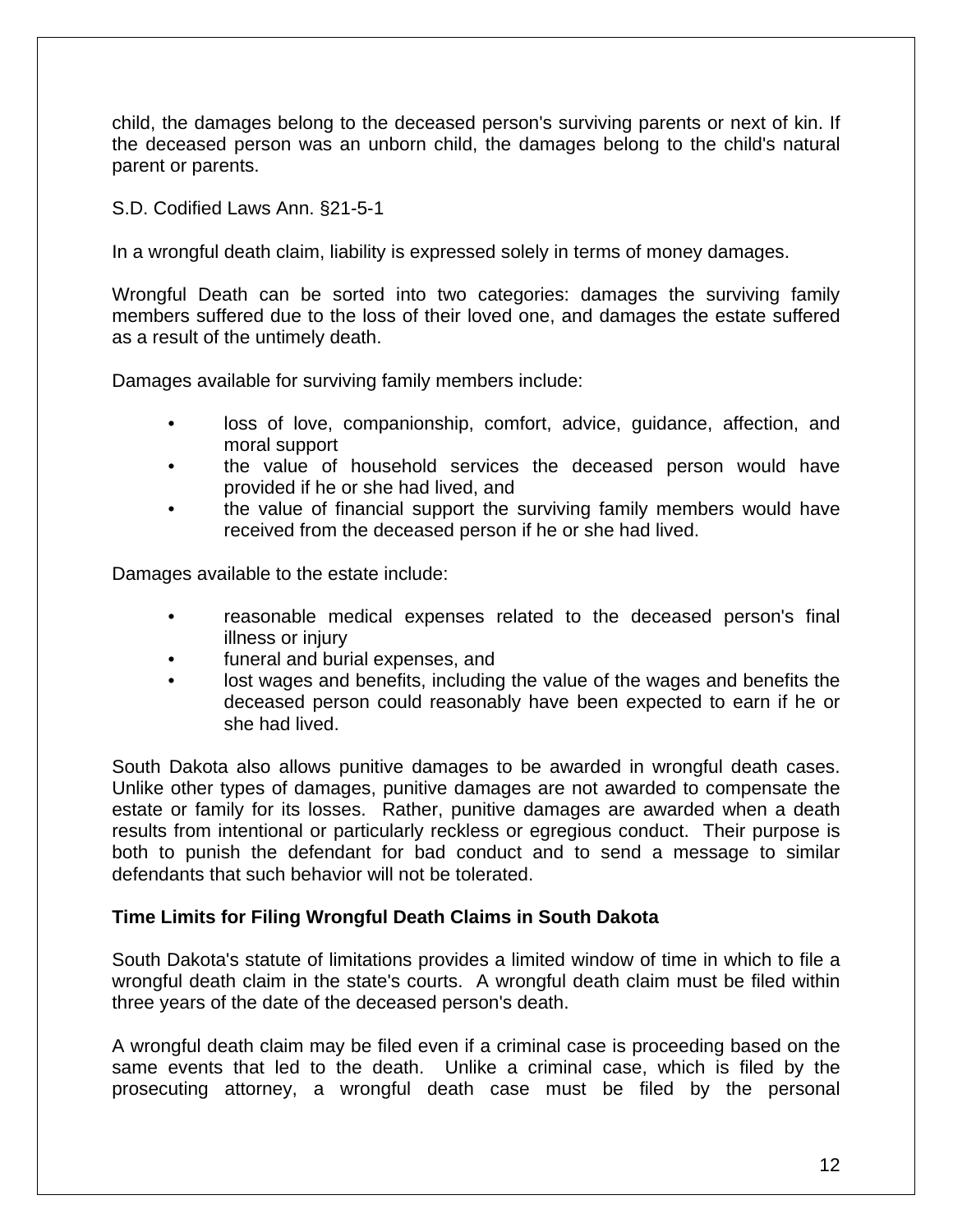representative directly. Also, if the defendant in a criminal case is found guilty, he or she may face penalties like imprisonment or fines, whereas in the wrongful death case, liability is expressed solely in terms of money damages.

S.D. Section 21-5-3

# **Proving Negligence**

The common element in most wrongful death actions is negligence. Negligence is the failure to use the standard of care that a reasonable person would have used in a similar situation. Negligence must be proven in wrongful death cases and our attorneys are skilled in helping clients prove that the four critical components of negligence exist in their claim:

- 1. That the defendant had a **duty** to the deceased;
- 2. That the defendant failed in that duty (**breach** of duty);
- 3. That the defendant's breach was the **cause** of the fatality; and
- 4. That the survivors are entitled to **damages** as a result of the loss of their loved one.

In addition to establishing negligence, the joint life expectancy of the deceased and the survivor or beneficiary must be presented (to establish the loss of future earnings). The relationship of the survivor and deceased must also be shown. Last, but certainly not least, effective presentation of the non-economical or emotional loss suffered by the survivor is critical to a fair award of damages.

# **Bad Faith**

Unfair or deceptive consumer practices are proscribed by S.D. Codified Laws Ann. § 37-24-1 (1986 and Supp. 1993). A duty to act in good faith is an implied term of all insurance policies. *Helmbolt v. LeMars Mut. Ins. Co*., 404 N.W.2d 55, 57 (S.D. 1987).

Insurer must give its insured's interests at least "equal consideration" in controlling the defense of a case. *Kansas Bankers Surety Co. v. Lynass*, 920 F.2d 546 (8th Cir. 1990).

The insured must show, however, that the insurer intentionally denied coverage without any reasonable basis for its position. *Carroll v. Gulf Ins. Co*., 886 F.2d 1071, 1073 (8th Cir. 1989).

Under South Dakota law, an award of punitive damages requires a finding of actual or implied malice. *Dahl v. Sittner*, 474 N.W.2d 897, 900 (S.D. 1991).

In *Biehrle v. Liberty Mut. Ins. Co*., 992 F.2d 873 (8th Cir. 1993), the Circuit Court held that "sloppy business practices" did not rise to the level of implied malice, since there was no evidence that the insurer consciously realized that its conduct would result in injury.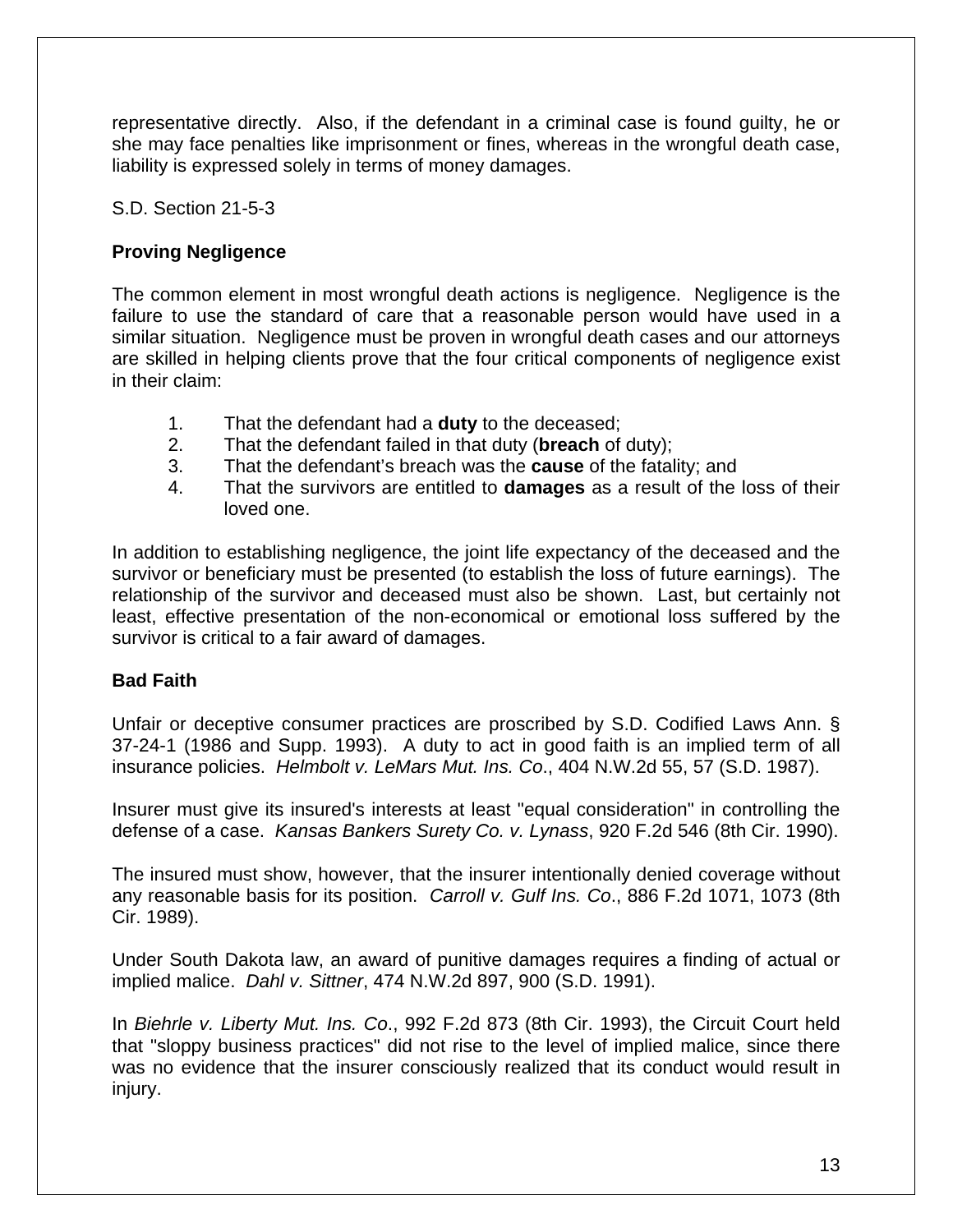Under South Dakota law, damages for emotional distress may result from an insurer's breach of contract. *Athey v. Farmers Insurance Exchange*, No. 00-1206 (8th Cir. December 6, 2000) and *Kunkel v. United Security Insurance Company of New Jersey*, 168 N.W.2d 723, 734 (S.D. 1969).

Conditioning the settlement of an underinsurance policy on the release of a bad faith claim has been found to be evidence of bad faith and to support an award of punitive damages against an insurer. *Harter v. Plains Insurance Company*, 579 N.W.2d 625, 634 (S.D. 1998) and *Isaac v. State Farm Mutual Auto Insurance Compan*y, 522 N.W.2d 752, 761 (S.D. 1994).

# **Statutory Cap on Damages**

In South Dakota, non-economic damages in medical malpractice cases are capped at **\$500,000**. This includes cases against almost any kind of health care provider you can think of, including physicians, chiropractors, optometrists, dentists, hospitals, registered nurses, physicians' assistants, and corporate employers.

S.D. Cod. Laws section 21-3-11

They include compensation for things like pain and suffering, emotional distress, and the loss of enjoyment of life that result from the malpractice. Non-economic damages are said to be more "subjective" from plaintiff to plaintiff, and they're not so easy to capture with a dollar amount. Economic damages, on the other hand, typically consist of payment for past and future medical care, reimbursement of lost income, compensation for lost earning capacity, and other financial losses that can be attributed to the doctor or hospital error on which the malpractice lawsuit is based.

South Dakota does not cap economic damages in medical malpractice cases, and that's an important distinction to keep in mind.

#### **Caps on Injury Damages in South Dakota**

Caps on personal injury damages work to limit the amount of compensation an injured person can receive from another at-fault party. Many states have caps on certain types of damages, like pain and suffering damages or punitive damages.

In South Dakota, damages in medical malpractice cases are capped at \$1,000,000, including both economic and non-economic or "pain and suffering" damages. Similarly, damages in product liability cases are capped at \$1,000,000. South Dakota does not currently cap punitive damages.

#### **Injury Claims Against the Government in South Dakota**

If your accident or injury case involves the potential liability of a government employee or government agency, you'll have to follow a different set of rules than you would in an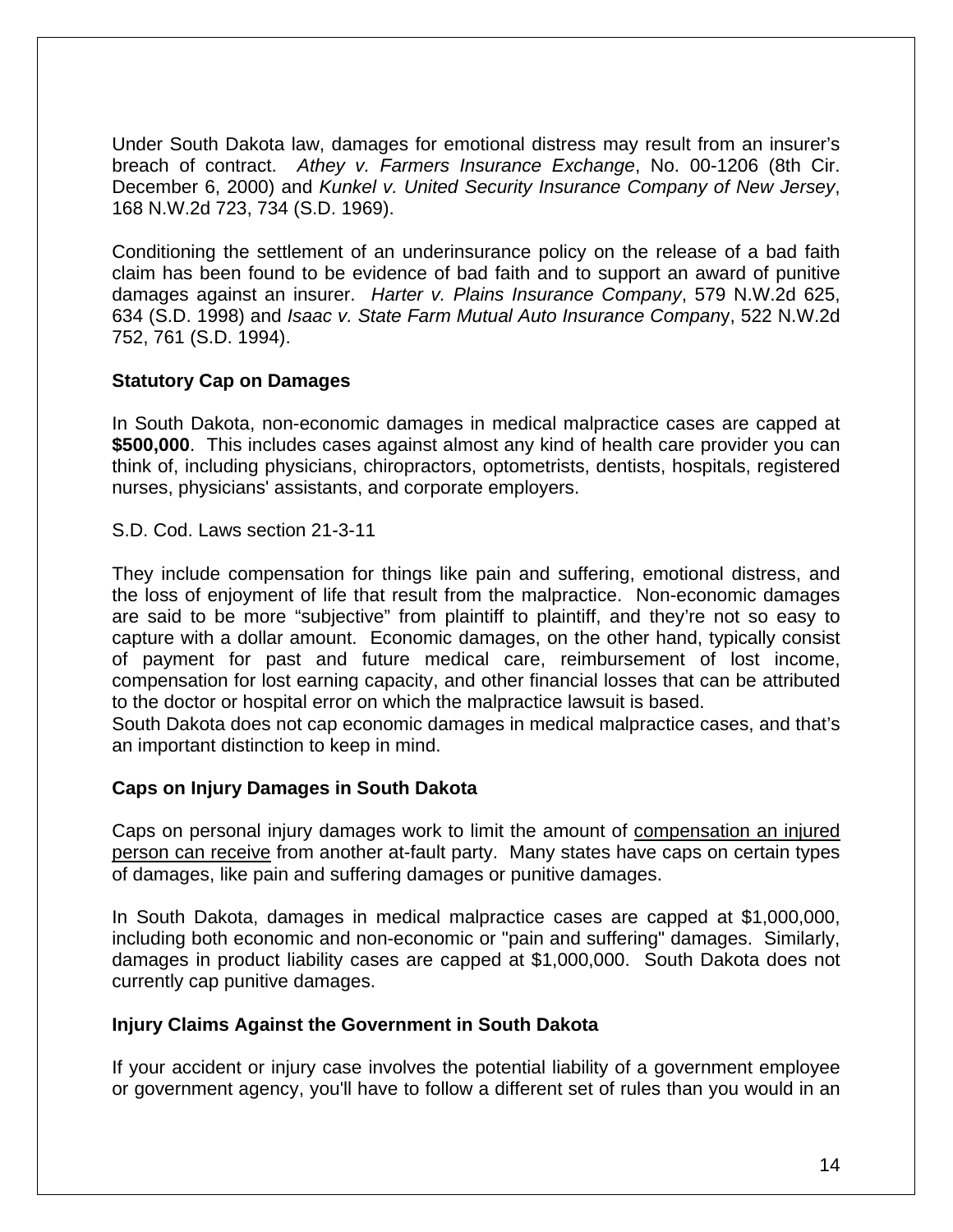ordinary personal injury case. In South Dakota, you have **one year** to file a claim against a government agency or employee.

Chapter 21-32 of the South Dakota Codified Laws, "Remedies Against the State," contains the full text of key South Dakota laws that apply to injury claims against the state or local government. Our section on Injury Claims Against the Government also contains plenty of background information on these types of claims.

#### **Attorney's Fees**

15-17-38. Award of attorneys' fees--Taxed as disbursements. The compensation of attorneys and counselors at law for services rendered in civil and criminal actions and special proceedings is left to the agreement, express or implied, of the parties. However, attorneys' fees may be taxed as disbursements if allowed by specific statute. The court, if appropriate, in the interests of justice, may award payment of attorneys' fees in all cases of divorce, annulment of marriage, determination of paternity, custody, visitation, separate maintenance, support, or alimony. The court may award the fees before or after judgment or order. The court may award attorneys' fees from trusts administered through the court as well as in probate and guardianship proceedings. Attorneys' fees may be taxed as disbursements on mortgage foreclosures either by action or by advertisement.

**Source:** SL 1992, ch 148, § 3; SL 2006, ch 111, § 1.

Statutes S.D. Codified Laws § 15-17-37; Prevailing party to recover disbursements-- Taxation of disbursements The prevailing party in a civil action or special proceeding may recover expenditures necessarily incurred in gathering and procuring evidence or bringing the matter to trial. Such expenditures include costs of telephonic hearings, costs of telephoto or fax charges, fees of witnesses, interpreters, translators, officers, printers, service of process, filing, expenses from telephone calls, copying, costs of original and copies of transcripts and reporter's attendance fees, court appointed experts, and other similar expenses and charges. These expenditures are termed "disbursements" and are taxed pursuant to § 15-6-54(d). Cases *Casillas v. Schubauer*, 2006 SD 42, 714 N.W.2d 84, 91, 2006 WL 1132066 (S.D. 2006). More importantly, the expense for non-computerized legal research is not taxable and is not within "other similar expenses and charges." We hold that computerized legal research fees cannot be taxed as disbursements under § 15-17-37. *Duffy v. Circuit Court*, Seventh Judicial Circuit, 2004 SD 19, 676 N.W.2d 126, 133, 2003 WL 23220997 (S.D. 2004) Charges for electronic research services such as Lexis or Westlaw will not be allowed.

21-1-13.1. Interest on damages--Prejudgment interest--Retroactive application. Any person who is entitled to recover damages, whether in the principal action or by counterclaim, cross claim, or third-party claim, is entitled to recover interest thereon from the day that the loss or damage occurred, except during such time as the debtor is prevented by law, or by act of the creditor, from paying the debt. Prejudgment interest is not recoverable on future damages, punitive damages, or intangible damages such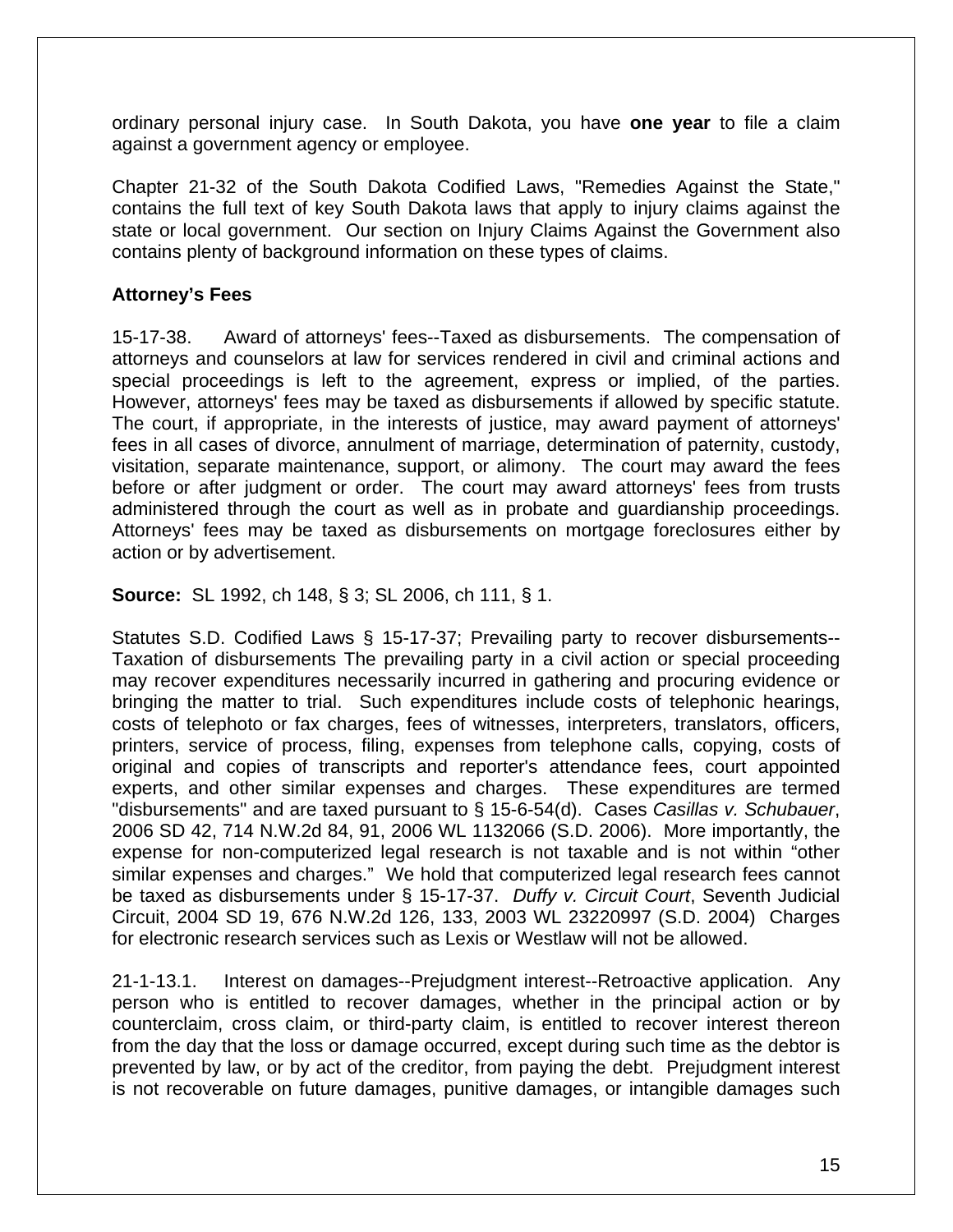as pain and suffering, emotional distress, loss of consortium, injury to credit, reputation or financial standing, loss of enjoyment of life, or loss of society and companionship. If there is a question of fact as to when the loss or damage occurred, prejudgment interest shall commence on the date specified in the verdict or decision and shall run to, and include, the date of the verdict or, if there is no verdict, the date the judgment is entered. If necessary, special interrogatories shall be submitted to the jury. Prejudgment interest on damages arising from a contract shall be at the contract rate, if so provided in the contract; otherwise, if prejudgment interest is awarded, it shall be at the Category B rate of interest specified in § 54-3-16. Prejudgment interest on damages arising from inverse condemnation actions shall be at the Category A rate of interest as specified by § 54-3-16 on the day judgment is entered. This section shall apply retroactively to the day the loss or damage occurred in any pending action for inverse condemnation. The court shall compute and award the interest provided in this section and shall include such interest in the judgment in the same manner as it taxes costs.

**Source:** SL 1990, ch 156, § 1; SL 2003, ch 242, § 2.

South Dakota Yes Date of Verdict 10%.

# **Automobile Insurance**

*Non-No-Fault State*. South Dakota, unlike Minnesota and North Dakota, does not have automobile no-fault insurance statutes. *See Stover v. Critchfield*, 510 N.W.2d 681 (S.D. 1994).

*Compulsory Insurance Coverage*. Minimum liability coverage required: \$25,000 for one person per accident, \$50,000 for 2 or more persons bodily injury or death and \$25,000 for property damage. S.D. Codified Laws § 32-35-70. No liability policy may be issued unless uninsured motorist coverage is provided therein with limits equal to the policy's liability limits for bodily injury or death. § 58-11-9. No motor vehicle liability policy may be issued unless underinsured motorist coverage is provided therein at a face amount equal to the bodily injury limits of the policy. § 58-11-9.4. Underinsured coverage limited to underinsured limits less amount paid by liability insurer of party recovered against. § 58-11-9.5; *Farmland Ins. Cos. v. Heitmann*, 498 N.W.2d 620 (S.D. 1993). Section 58-11-9.5 referred to as difference in limits statute. *Westfield Ins. Co. v. Rowe*, 631 N.W.2d 175 (S.D. 2001); Nickerson v. American States Ins., 616 N.W.2d 468 (U.S. 2000). Court compares limits of underinsured motorist coverage with amount paid by tortfeasor's liability insurer. If amount recovered from tortfeasor equals or exceeds UIM limits, no UIM benefits are payable. *Friesz v. Farm & City Ins*., 619 N.W.2d 677 (S.D. 2000*); Great West Cas. Co. v. Hovaldt*, 603 N.W.2d 198 (S.D. 1999); *Gloe v. Union Ins. Co*., 694 N.W.2d 252 (S.D. 2005).

*UM and UIM.* No automobile insurance policy may be issued in state unless uninsured and underinsured coverage is provided therein or supplemental thereto with limits equal to liability limits of policy. Uninsured and underinsured limits may not exceed 100,000/300,000 unless additional coverage requested by insured. §§ 58-11-9, 58-11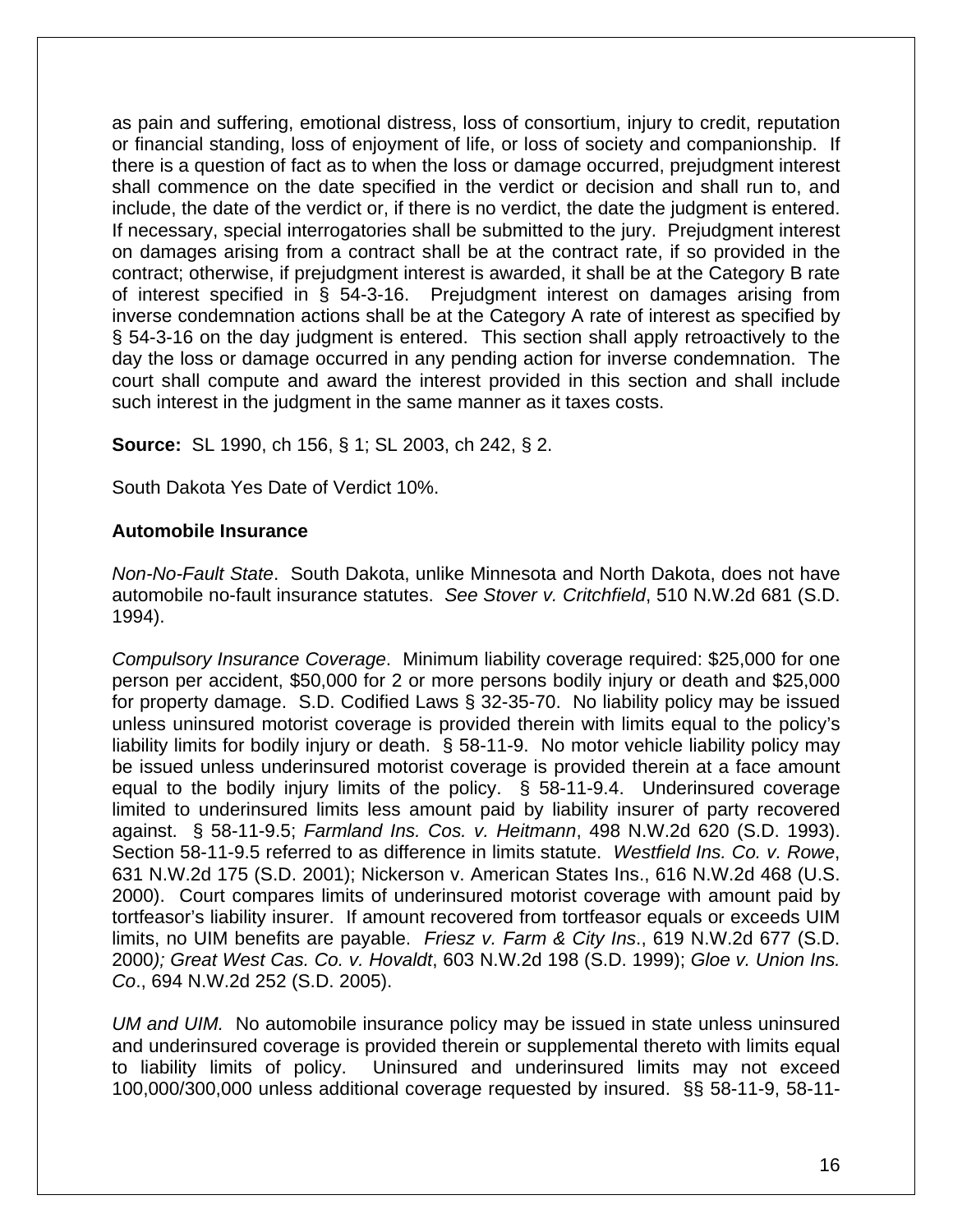9.4. Uninsured motorist statutes to be construed liberally in favor of coverage. Isaac v. State Farm, 522 N.W.2d 752 (S.D. 1994); *Clark v. Regent Ins.*, 270 N.W.2d 26 (S.D. 1978). However, coverage should not be created where there is none*. Gloe v. Iowa Mut. Ins. Co.*, 694 N.W.2d 238 (S.D. 2005). It is lawful for insurer to exclude insured's vehicle from underinsured motorist coverage. *Employers Mut. Cas. Co. v. State Auto Ins*., 623 N.W.2d 462 (S.D. 2001). Furthermore, underinsured coverage is limited to underinsured limits less amount paid by tortfeasor's liability insurer. § 58-11-9.5. As such, section 58-11-9.5 is a difference in limits statute and prevents a double recovery by the plaintiff insured. *Gloe v. Union Ins. Co*., 694 N.W.2d 292 (S.D. 2005).

*Benefits.* Certain automobile insurance policy provisions covering accident, disability and medical benefits have been provided by statute. §§ 58-23-(6-8), 58-23-7. Section 58-11-9.4 requires that underinsured motorist coverage must be made available to insured when policy is issued, coverage not to exceed \$100,000 unless additional coverage requested by insured. Section 58-23-8 provides for offering to named insured, minimum Supplemental Coverage of \$10,000 accidental death—\$60 per week disability (extending beyond 14 days from accident) for at least 52 consecutive weeks when prevented from performing usual duties of regular occupation—no reduction in disability payments by reason of benefits from Worker's Compensation or any other sources—medical expenses \$2,000 (irrespective of legal liability) incurred within 2 years. This supplemental coverage may be rejected in writing by named insured. § 58- 23-7; *Trammell v. Prairie States*, 473 N.W.2d 460 (S.D. 1991).

#### **Insurance Coverage**

*"Occurrence" or "Accident."* Under South Dakota law, if the insured knows of the loss at the time the insurance is effected but the underwriters are ignorant of the loss, the insurer is not liable. *N. Stat. Mut. Ins. Co. v. Rasmussen*, 734 N.W.2d 352, 357 (S.D. 2007). The generally accepted meaning of "accident" within liability policies of type obligating insurer to pay all sums insured must pay because of injury to or destruction of property caused by accident is the same as the popular understanding or usage of the word, that is, a befalling, an event taking place without one's foresight or expectation, an un-designed, sudden, and unexpected event. *Taylor v. Imperial Cas. & Indem. Co.,* 144 N.W.2d 856, 858 (S.D. 1966).

*Intentional act exclusion*. South Dakota recognizes an insurer's ability to exclude intentional acts from coverage, which stems from public policy that is embedded in statutory law, namely S.D. Codified Laws § 53-9-3, which provides: "All contracts which have for their object, directly or indirectly, to exempt anyone from responsibility for his own fraud or willful injury to the person or property of another or from violation of law whether willful or negligent, are against the policy of the law." Unfortunately, there is no legislative guidance as to the meaning of "willful injury."

What intent is required before the exclusion precludes coverage? South Dakota courts take the majority approach—that is, that an insured must have intended both the act and bodily injury before coverage will be precluded. *Am. Family Mut. Ins. Co. v. Purdy*,